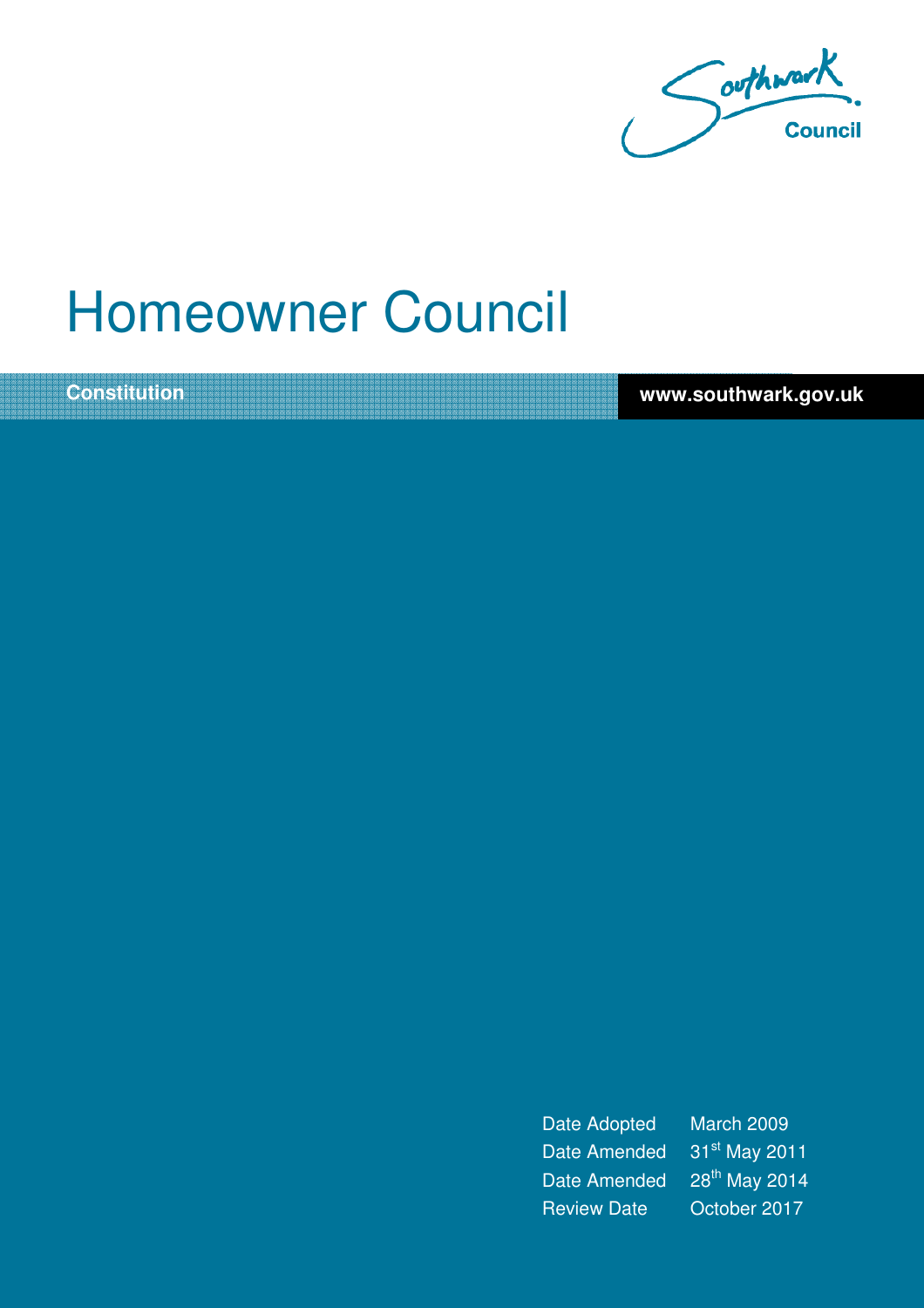# **HOME OWNER COUNCIL CONSTITUTION**

## **1. General Purpose**

The Homeowner Council is an advisory body established by Southwark Council to:

- a) Represent the views of Southwark Council homeowners on issues relating to housing services, the management of housing, and new housing management proposals, and
- b) Form part of the framework for Southwark Council to consult its homeowners on matters relating to housing management, housing services and policies.

## **2. Functions and powers**

The Homeowner Council's functions and powers are to:

- a) Advise Southwark Council, its committees, sub-committees and scrutiny panels on the borough-wide view of homeowners on any matter relating to Southwark Council's provision of housing-related services, the management of housing, and new housing management proposals.
- b) Act as a consultative body for Southwark Council on matters relating to housing management, housing services and policies in so far as they affect homeowners and potential homeowners.
- c) Accept, consider and advise on referrals as appropriate received from:
	- i The Area Housing Forums
	- ii Tenant Council
	- iii Southwark Council, its committees, sub-committees or scrutiny panels
	- iv The Cabinet Member for Housing and Deputy Leader of the Council
	- v The Strategic Director of Housing and Community Services
	- vi The Chief Executive's Department.
- d) Notify the council, of issues or work within the scope and remit of Homeowner Council, which it would like the council to consider.
- e) Act as the ultimate consultative body for items under 1.1a) above. Matters considered by Homeowner Council after being considered by Area Housing Forums should only be referred back to Area Housing Forums in exceptional circumstances.
- f) Nominate Homeowner Council representatives to appropriate: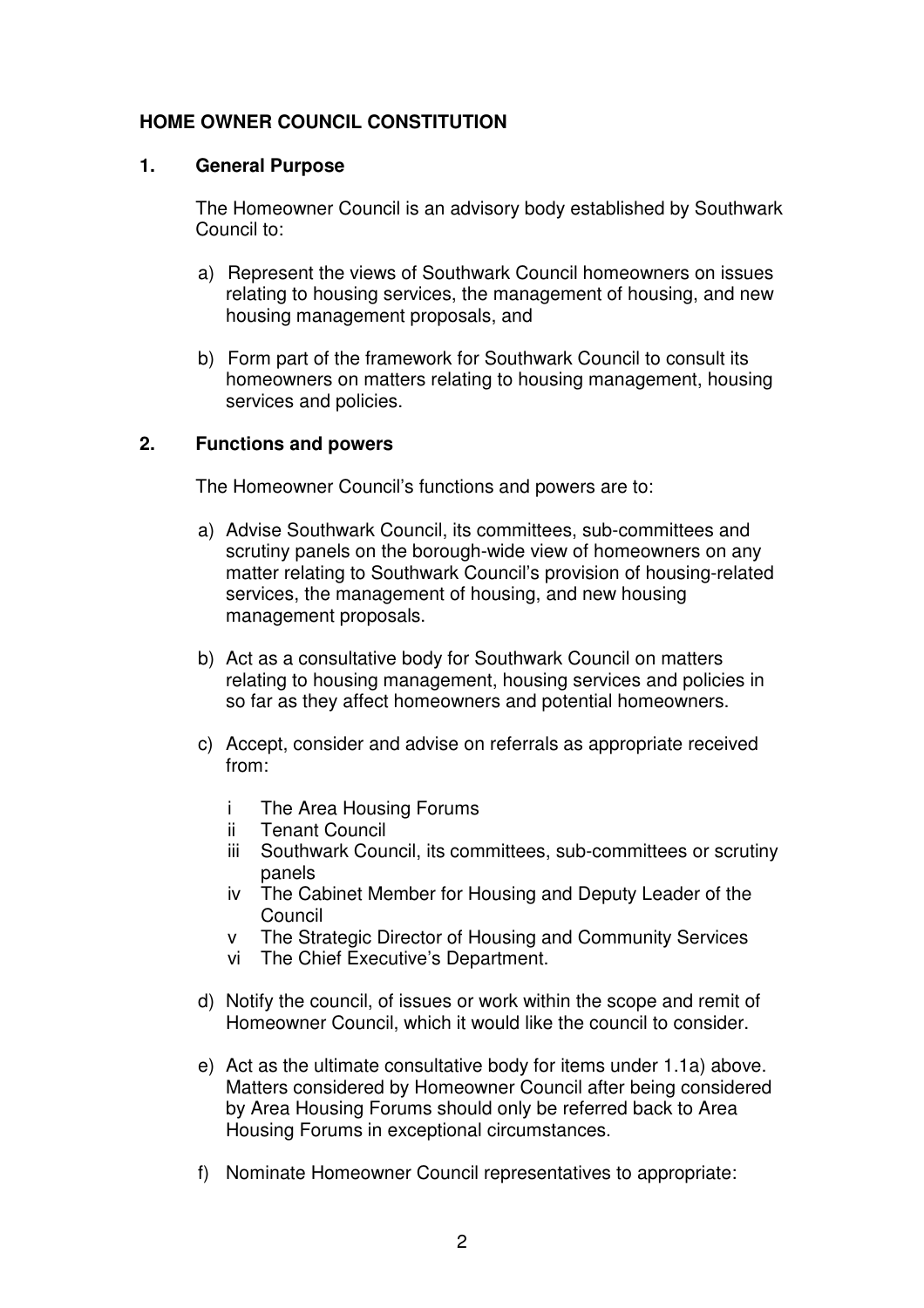- committees
- sub-committees
- scrutiny panels or working parties

including sub-committees and working parties of Homeowner Council.

g) Promote activities that foster the involvement and participation of homeowners in housing matters.

## **3. Matters outside the scope and remit of Homeowner Council**

- 3.1 Homeowner Council may not consider or discuss matters:
	- a) Outside the scope of issues affecting Council homeowners relating to Southwark Council's provision of housing-related services, the management of housing, and new housing management proposals
	- b) Relating to individual members of staff or their employment conditions.
	- c) Arising between the Council and any individual person, or
	- d) Of a party political nature.
- 3.2 Homeowner Council is an advisory body which does not have the power to make decisions on behalf of Southwark Council. Southwark Council will consider representations made to it by Homeowner Council and other groups, before making a decision on any relevant housing matters as may be required.

# **4. Equality and diversity**

- 4.1 Homeowner Council shall conduct its business in a way that:
	- a) Promotes equality of opportunity between individuals and treats all people with dignity and respect
	- b) Avoids and eliminates discrimination of any kind
	- c) Promotes good relations within the community between members of different groups, and encourages the active participation of all homeowners
	- d) Represents the best interests of Council homeowners and reflects and understands their views within the context of social housing **interests**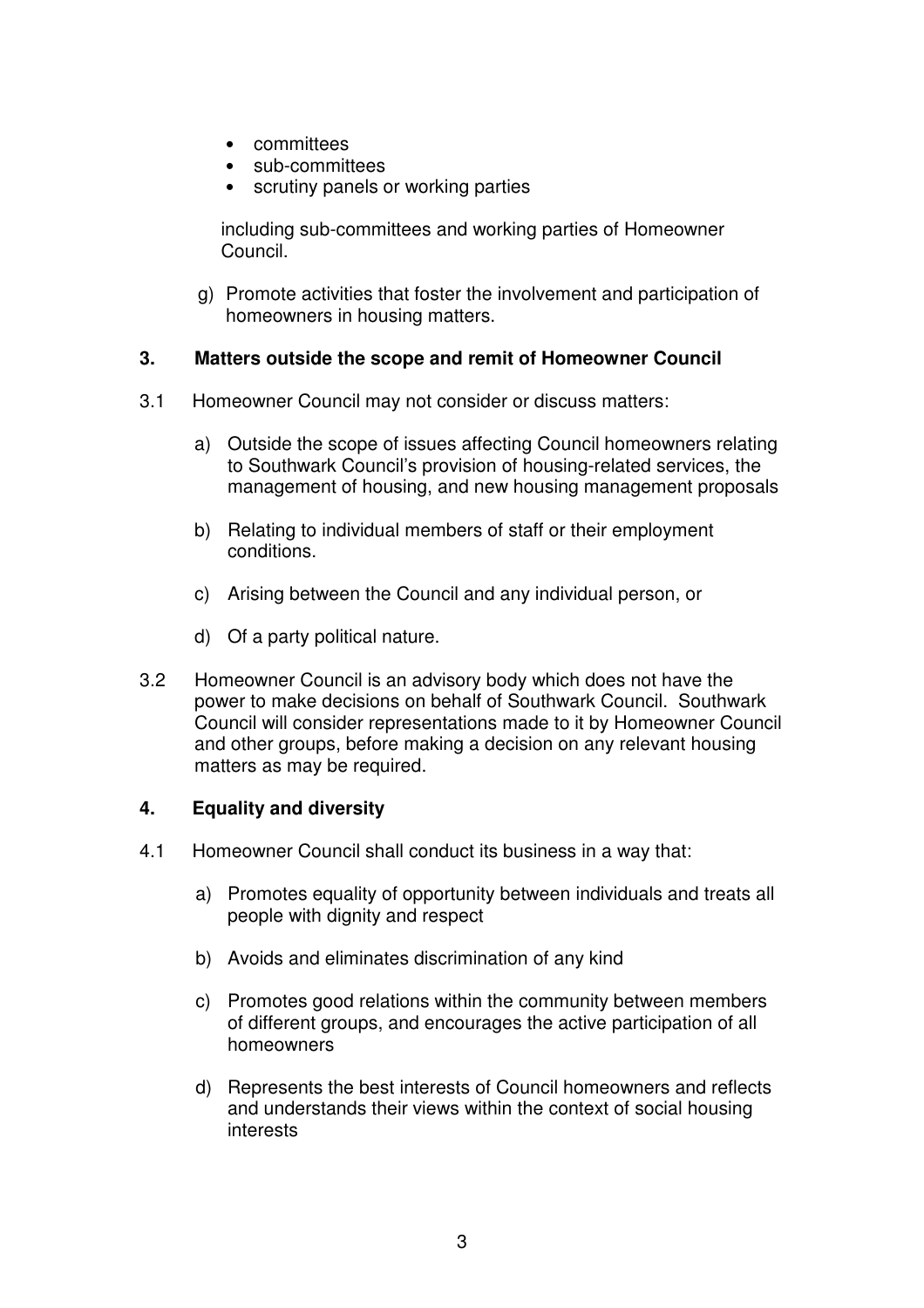- e) Homeowner Council shall have regard to equalities issues during the course of its work and shall reflect such equalities issues as have been raised during the year in the Chair's annual report
- f) Homeowner Council will aim to be inclusive, to have a membership that is representative of the community it serves and to elect officers that as far as practicable, are representative of the community it serves.

# **5. Membership**

- 5.1 Area Forums
	- a) Each Area Housing Forum is invited to nominate two of its homeowner members to Homeowner Council as forum representatives.
	- b) Each Area Housing Forum is similarly invited to nominate a further two of its homeowner members to Homeowner Council as deputy representatives.
	- c) Those Area Housing Forums entitled to nominate two of their homeowner members as forum representatives, and a further two of their homeowner members as deputy representatives to Homeowner Council are:
		- Bermondsey East
		- Bermondsey West
		- Borough & Bankside
		- Camberwell East
		- Camberwell West
		- Dulwich
		- Nunhead & Peckham Rye
		- Peckham
		- Rotherhithe
		- Walworth East
		- Aylesbury
		- Walworth West.
	- d) Only the two forum representatives will have voting rights on Homeowner Council. In the event of one or both of the forum representatives being unable to attend a meeting, these voting rights are transferred to their deputy representative(s) for the purposes of that meeting.
	- e) In order to be a forum representative or deputy representative at Homeowner Council, all Area Housing Forum nominees must:
		- i. Be a Southwark Council leaseholder, or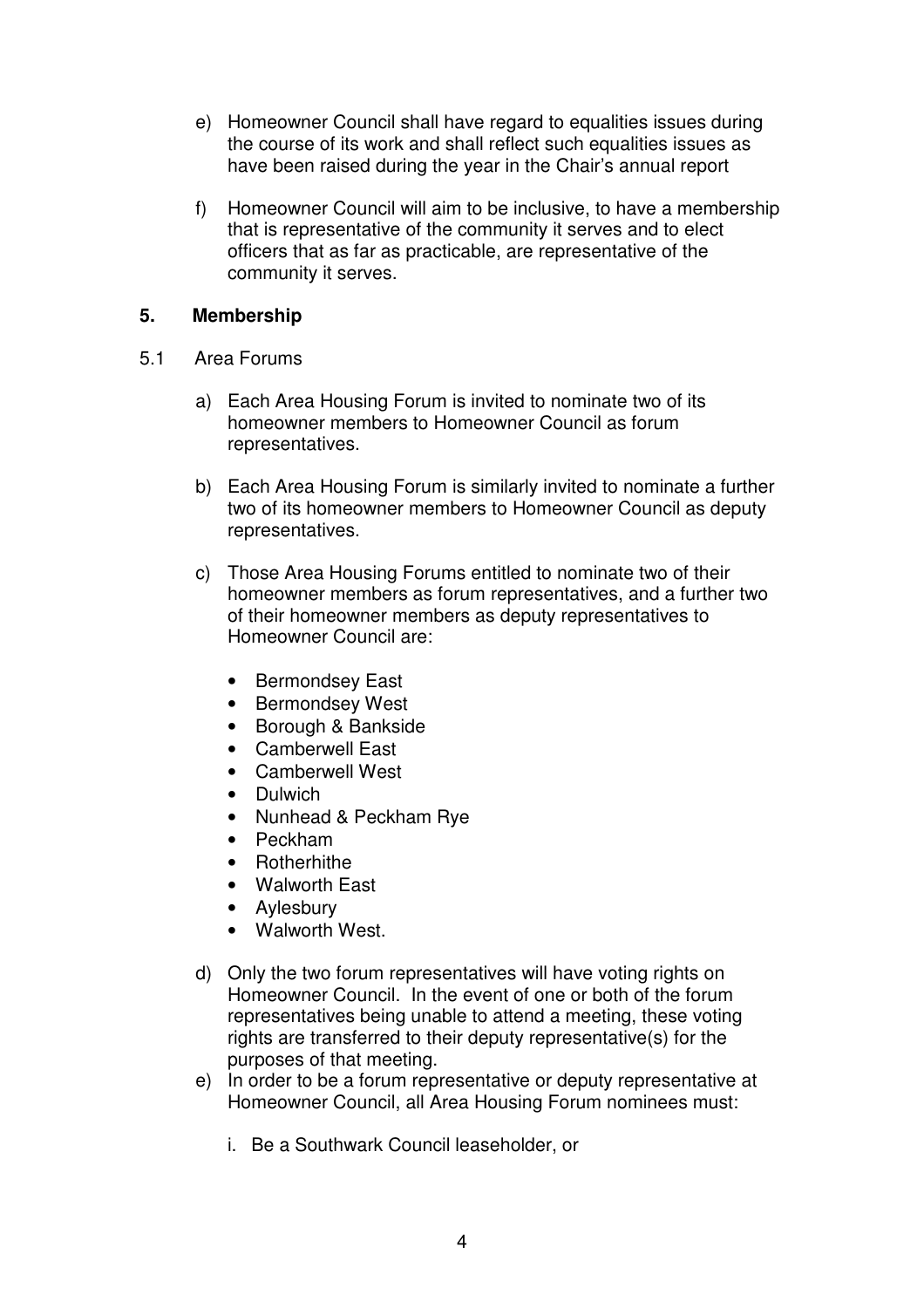- ii. Be a freeholder who pays service charges to, and receives housing services from, the London Borough of Southwark
- iii. Not be an elected Member of Southwark Council
- iv If they are an employee, contractor to or agent of Southwark Council, their post must not be one that is politically-restricted under the terms of the Local Government and Housing Act 1989 Part 1.
- f) If any Area Housing Forum is not represented at Homeowner Council for any three consecutive properly scheduled meetings and no reason is given to the Chair or other officers attending the Homeowner Council, then the forum representatives and deputy representatives from that Area Housing Forum will be taken to have resigned. The Chair of the Homeowner Council will then notify the relevant Area Housing Forum so that new members can be appointed in time for the next meeting.
- 5.2 Leaseholders in Street Properties
	- 5.2.1 Four representatives of street property leaseholders may attend Homeowner Council with voting rights. Four deputies may also be elected. However, deputies will only have voting rights if the representative is absent in any meeting.
	- 5.2.2 The representatives, and deputies will be elected to represent the following areas:
		- Borough and Bankside/ Walworth
		- Camberwell/ Dulwich
		- Bermondsey/ Rotherhithe
		- Peckham/ Nunhead and Peckham Rye.

Representatives may be allocated an area in the event of an area not having any candidates.

- 5.2.3 The four representatives and four deputies will be chosen every three years through a ballot of all leaseholders in street properties organised by the Specialist Housing Services division.
- 5.2.4 Should any representative elected in this manner not attended three consecutive properly scheduled meetings and no reason is given to the Chair or other officers attending the Homeowner Council, then the representative will be taken to have resigned. **No replacement representative may be elected until the next scheduled ballot**. In the interim the Homeowner Council may co-opt a representative who should, in the first instance, be the unsuccessful candidate polling the most votes at the previous election. If they are unwilling to be co-opted then the remaining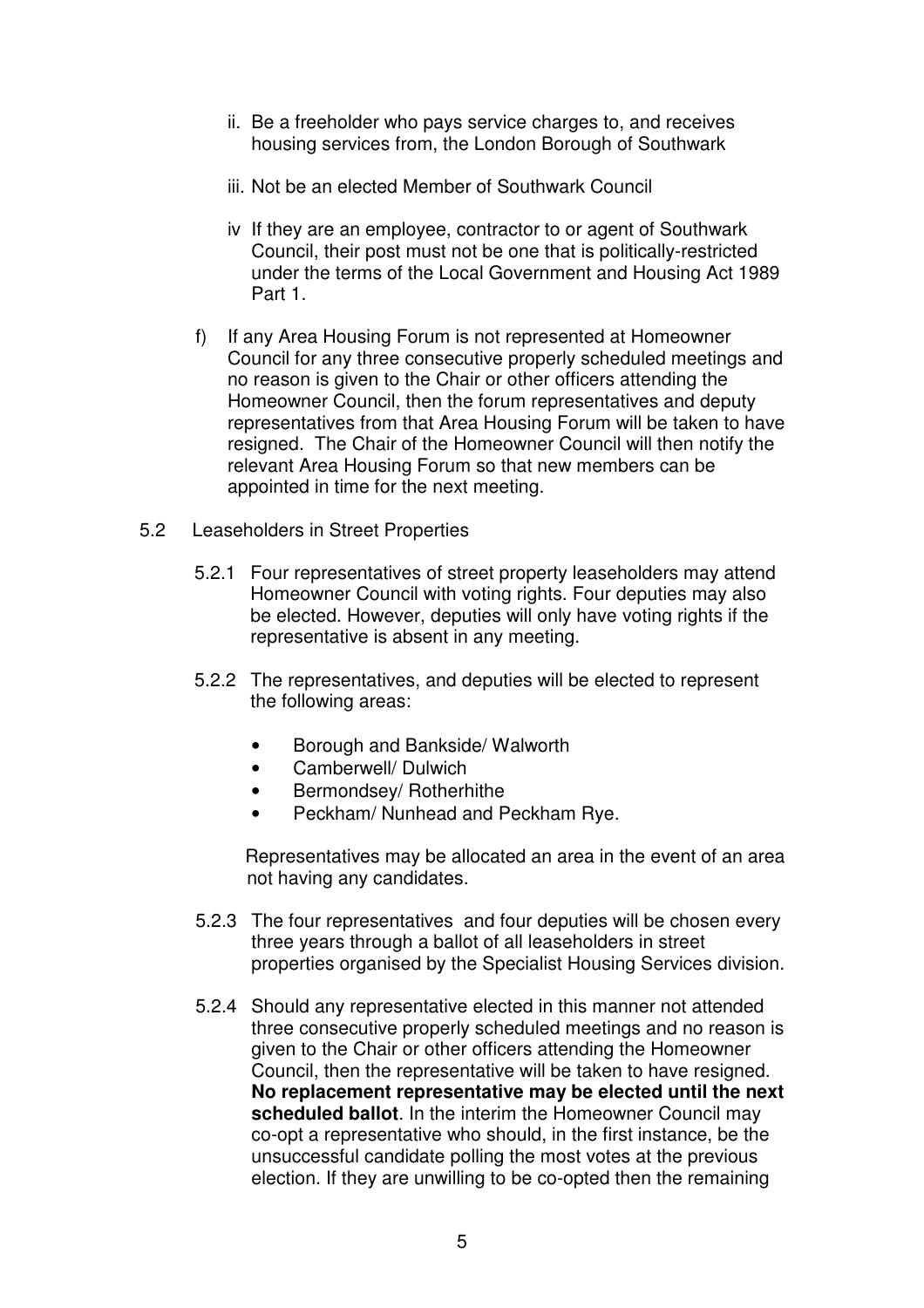unsuccessful candidates should be approach in turn according to the number of votes received.

- 5.2.5 If, having exhausted the potential candidates under paragraph 5.2.3, no co-opted representative has been indentified and more than twelve months remain until the next elections, all street properties should be contacted and candidates invited to seek co-option to Homeowner Council. The selection of the representative will be by the next properly constituted Homeowner Council.
- 5.3 Freeholders (with service charges)
	- 5.3.1 Two freeholders and two deputies who receive Council services and pay service charges for them may be nominated and elected to the Home Owners' Council with speaking and voting rights. However, deputies will only have voting rights if the representative is absent in any meeting. These two delegates and two deputies will be nominated and elected every three years through a ballot of all freeholders (with service charges) conducted by the Specialist Housing Services division.
	- 5.3.2 Should any representative elected in this manner not attended three consecutive properly scheduled meetings and no reason is given tothe Chair or other officers attending the Homeowner Council, then the representative will be taken to have resigned. No replacement representative may be elected until the next scheduled ballot. In the interim the Homeowner Council may coopt a representative who should, in the first instance, be the unsuccessful candidate polling the most votes at the previous election. If they are unwilling to be co-opt then the remaining unsuccessful candidates should be approach in turn according to the number of votes received.
	- 5.3.3 If, having exhausted the potential candidates under paragraph 5.3.2, no co-opted representative has been indentified and more than twelve months remain until the next elections, all street properties should be contacted and candidates invited to seek co-option to Homeowner Council. The selection of the representative will be by the next properly constituted Homeowner Council.
- 5.4 Recognised Tenants Associations (RTAs)
	- 5.4.1 Each properly-constituted 'Recognised Tenants' Association', which has been established under the provisions of Section 29 of the Landlord and Tenant Act 1985, and is recognised by the Council for the purposes of the Act, is invited to nominate a representative with voting rights to the Homeowner Council.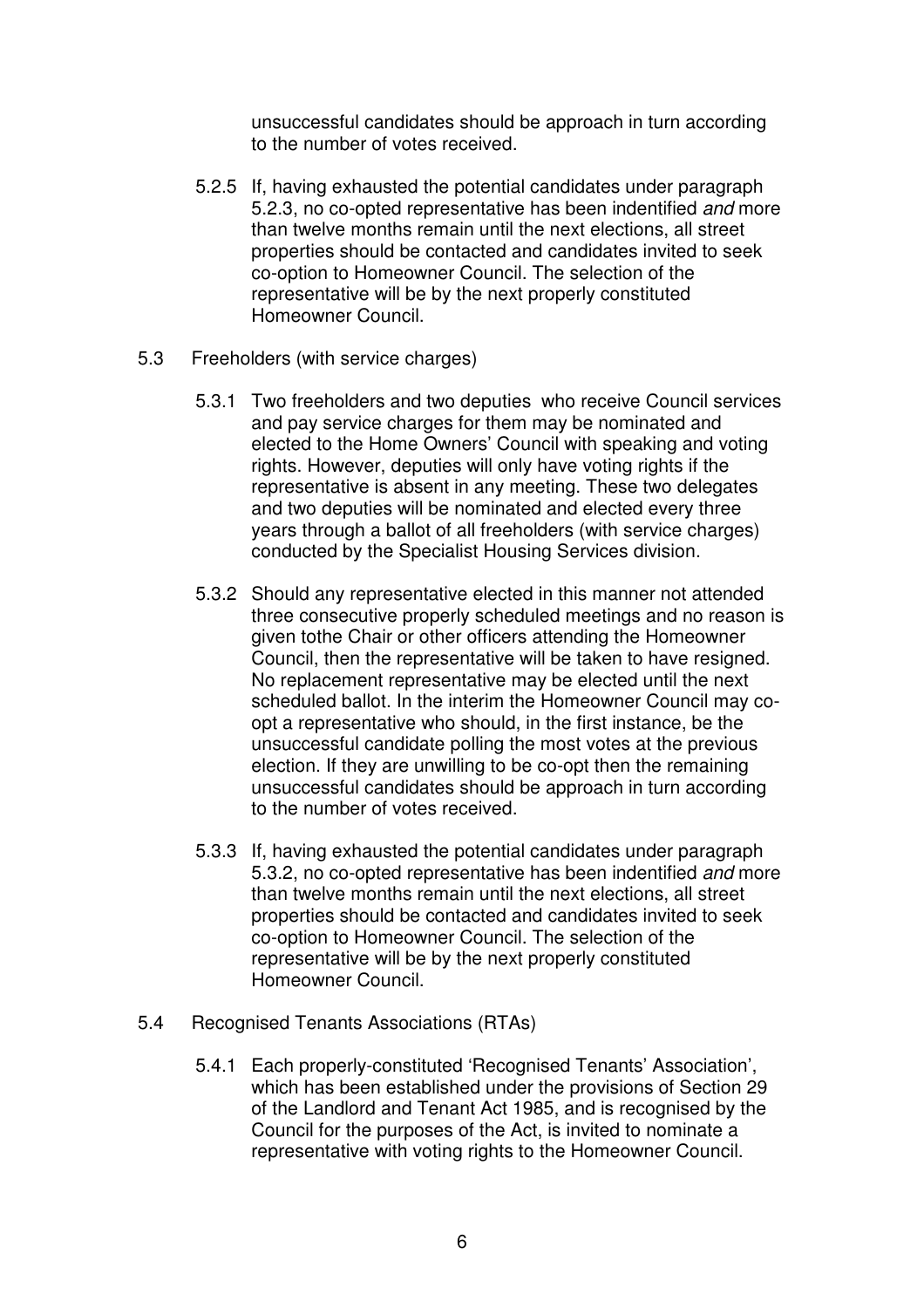- 5.4.2 In order to send a representative to the Homeowner Council, a recognised RTA must represent a block or estate containing more than two hundred and fifty properties, at least twenty per cent of which are occupied by leaseholders, and of whose leaseholder occupants, at least sixty per cent are members of the RTA.
- 5.5 Non-resident leaseholders
	- 5.4.1 Two representatives of non-resident leaseholders, and two deputies, who receive services and pay service charges, may attend Homeowner Council with voting rights. However, deputies will only have voting rights if the representative is absent in any meeting .These two representatives, and two deputies, will be chosen every three years through a ballot organised by the Specialist Housing Services division.
	- 5.4.2 Should any representative elected in this manner not attended three consecutive properly scheduled meetings and no reason is given to the Chair or other officers attending the Homeowner Council, then the representative will be taken to have resigned. No replacement representative may be elected until the next scheduled ballot. In the interim the Homeowner Council may coopt a representative who should, in the first instance, be the unsuccessful candidate polling the most votes at the previous election. If they are unwilling to be co-opt then the remaining unsuccessful candidates should be approach in turn according to the number of votes received.
	- 5.4.3 If, having exhausted the potential candidates under paragraph 5.4.2, no co-opted representative has been indentified and more than twelve months remain until the next elections, all street properties should be contacted and candidates invited to seek co-option to Homeowner Council. The selection of the representative will be by the next properly constituted Homeowner Council.
- 5.6 Observers with speaking rights
	- a) Delegates from recognised, properly-constituted, borough-wide, leaseholders' groups and equalities groups, are invited to nominate one representative to Homeowner Council with observer status and speaking rights and with voting rights.

# **6. Meetings**

6.1 Homeowner Council meetings are open to all members of the public who may attend as observers.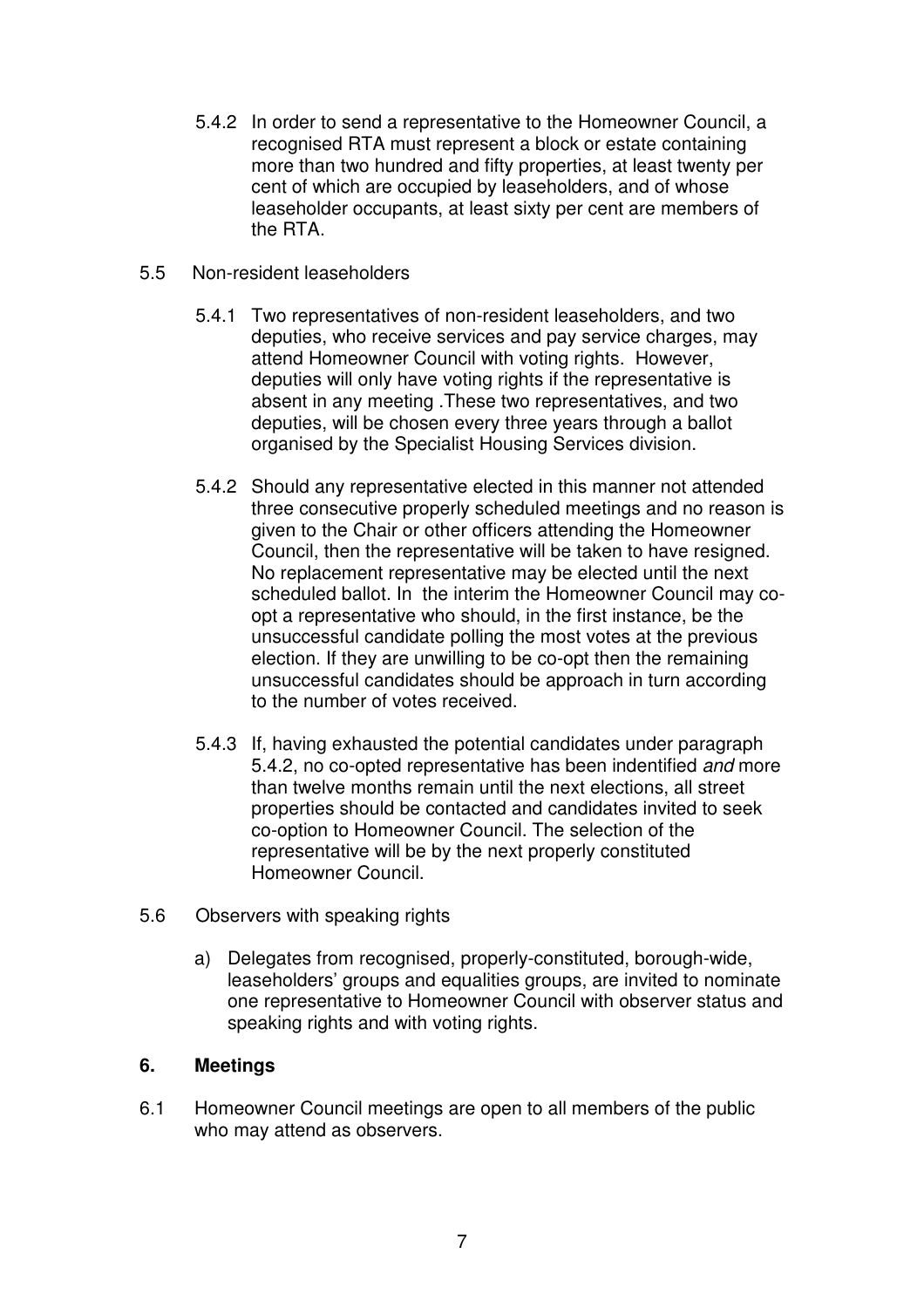- 6.2 Homeowner Council may invite the senior Council officers with responsibility for the Council's housing stock and resident involvement matters (within the remit in para 2.1c above) or their representatives, to attend Homeowner Council to provide briefings or to answer questions.
- 6.3 All Southwark Councillors and Council officers may attend Homeowner Council's meetings as observers.
- 6.4 Observers may address the meeting only with the permission of the Chair and may only speak on the agenda item under discussion.
- 6.5 It is incumbent upon any Homeowner Council member or observer to act in accordance with the Constitution, in particular with the Standing Orders and Code of Conduct for the meetings. Any misbehaviour or disregard for the rulings of the Chair shall mean that the Chair, on the advice of the Council officer with delegated responsibility for Homeowner Council (hereinafter referred to as the Responsible Officer), can suspend or cancel the meeting then in progress and all Homeowner Council members and any Council officers shall then leave the meeting room and a further meeting shall be scheduled to deal with any unfinished business.
- 6.6 If there is persistent disregard for the Constitution, Standing Orders and Code of Conduct or the rulings of the Chair then the Chair shall move that the representative(s), and any deputy representatives from the relevant Area Housing Forum, and/or other observer(s) be forbidden from attendance at any further meetings of the Homeowner Council until a written apology and an assurance that Standing Orders will be complied with, are received by the Chair or Vice-Chair of the meeting. The motion to suspend the attendance of offending members/groups shall be voted on in accordance with Standing Orders.
- 6.7 Homeowner Council meetings are open to the press, but photographs and audio recordings may not be made without the agreement of the Homeowner Council.
- 6.8 In the event of the Chair and the Vice Chair being absent for a particular meeting, an acting Chair for that meeting only will be elected from within the voting representatives present, by a simple majority of votes.

## **7. Election of HOC representatives to sub-committees, working parties and other groups**

7.1 All Homeowner Council representatives nominated as described in item 2.1f above, are to be elected by a simple majority of votes cast at a properly constituted meeting of the Homeowners Council. Where the nominated role lasts longer than a year, new elections for such posts must be held on an annual basis with all positions up for election at the AGM. All members nominated to positions by Homeowner Council are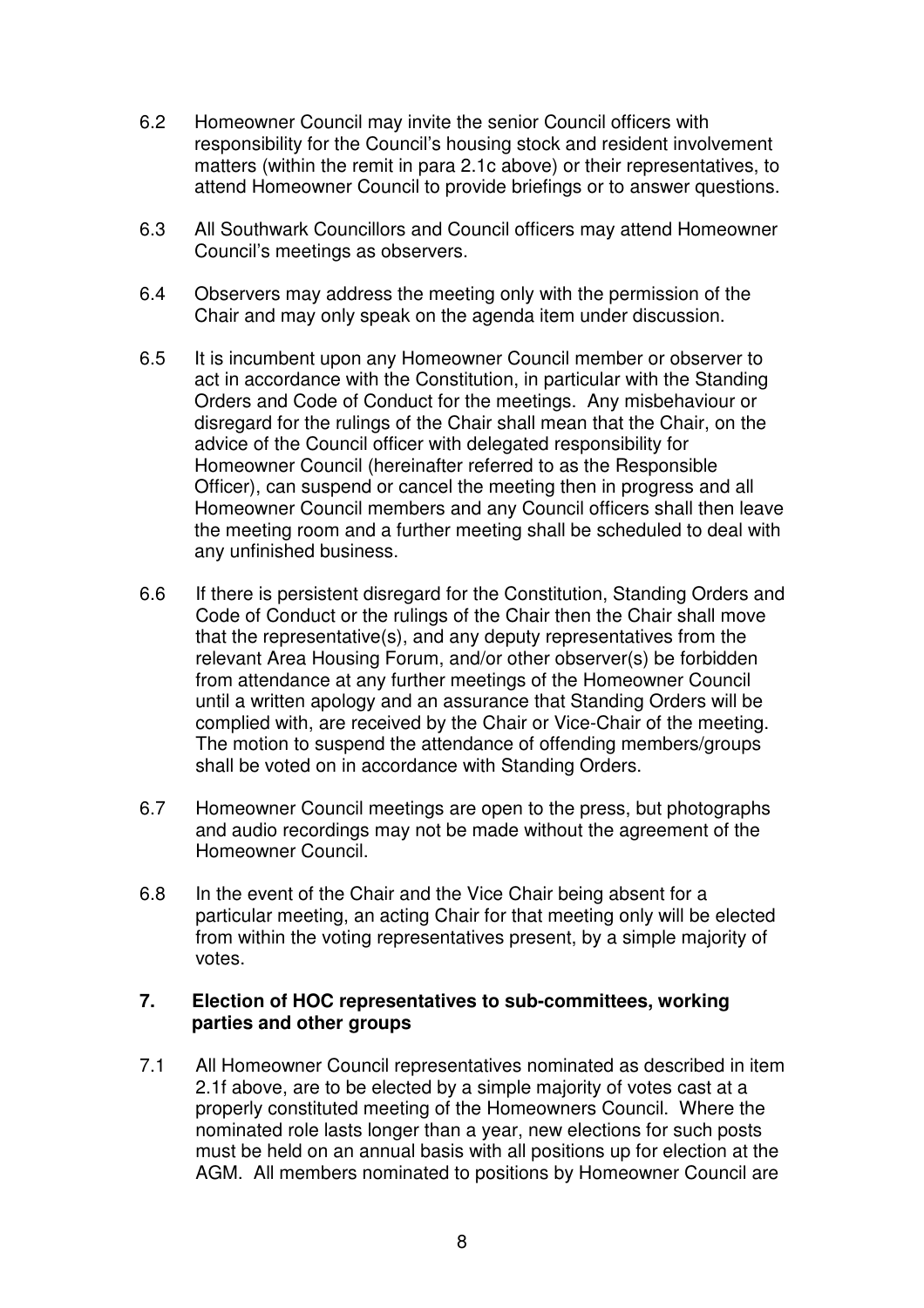accountable to it and must report back as a formal agenda item at least twice yearly or more often as necessary.

- 7.2 If any Homeowner Council member's nominating body decides at any time to withdraw the nomination rights of any individual member or members then this means that any ex-nominees will immediately cease to hold any status save as Council homeowner observers at Homeowner Council. Any such individual or individuals must immediately resign any officer or working party position that they hold as Homeowner Council members.
- 7.3 Where a Homeowner Council nominee to any office or working party position ceases to be the elected representative of their nominating body at Homeowner Council, Homeowner Council must elect a replacement nominee to that office or working party position at the next Homeowner Council meeting.

## **8. Annual General Meeting**

- 8.1 The first meeting of the Homeowner Council year is the Annual General Meeting (AGM). At least four weeks' notice of the AGM or an Extraordinary General Meeting must be given to all nominating bodies to enable them to confirm who their representatives and deputy representatives are by at least seven clear days prior to the meeting. Registered observers will also be notified of any such meeting.
- 8.2 At the AGM the Homeowner Council:
	- a) Receives the outgoing Chair's report on the work of Homeowner Council in the previous year
	- b) Receives notification of forum representatives and deputy representatives from Area Housing Forums for the forthcoming year
	- c) Receives a report from the Chair of the Homeowner Fund Management Committee on the financial activities of the Fund in the previous financial year
	- d) Elects the Chair and Vice Chair and any Homeowner Council representatives to committees or working parties (see item 2.1f, above). No elected officer can hold the office to which they have been elected for more than three consecutive years
	- e) Elects Homeowner representatives to committees, sub-groups and working parties (see item 2.1f)
	- f) May review its constitution, code of conduct and standing orders. (No proposals to amend this Constitution and Standing Orders are effective until agreed by the appropriate Southwark Council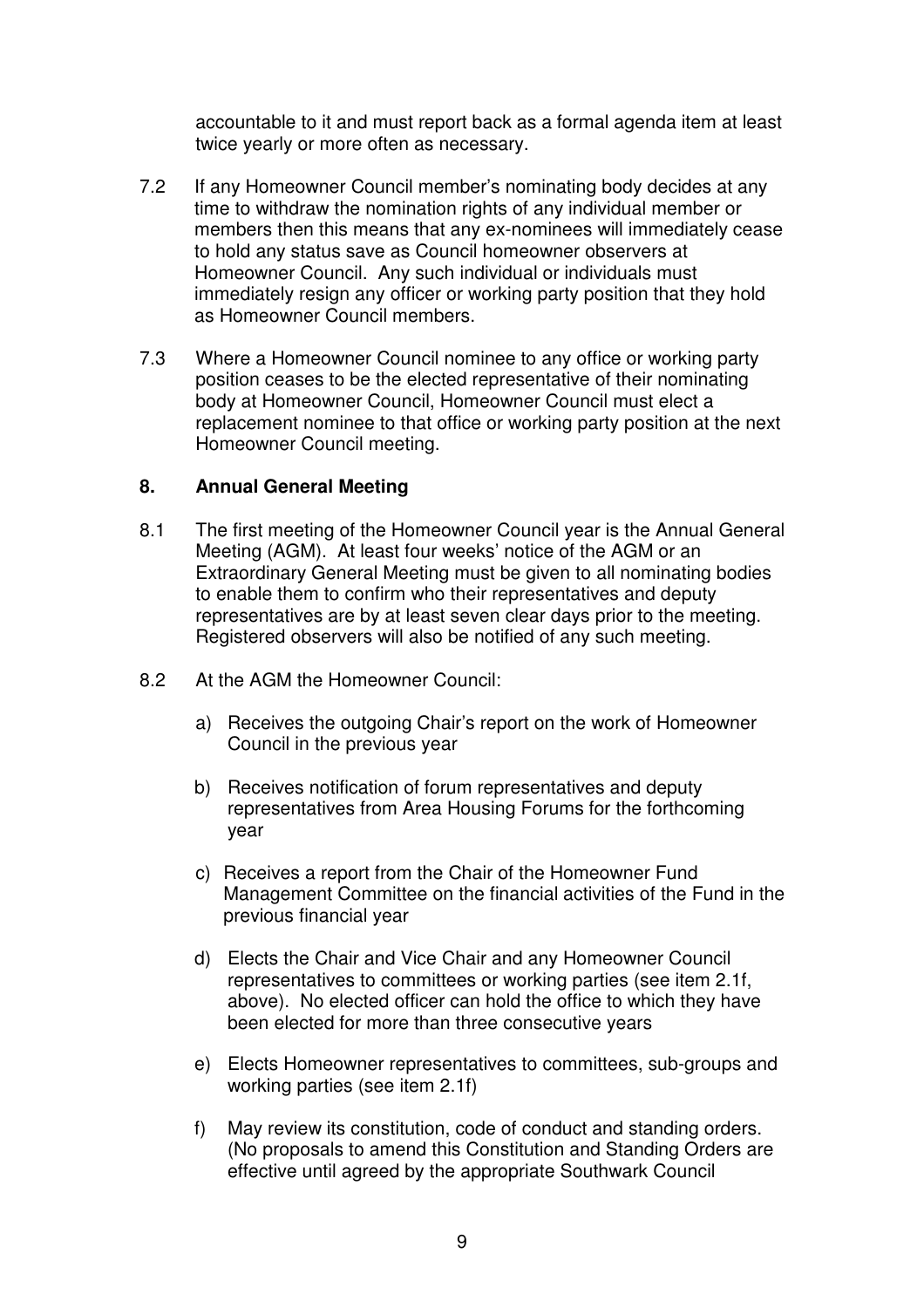decision-maker or decision-making body in accordance with Southwark Councils constitution)

g) Sets provisional meeting dates for the following year.

# **Election of Officers**

- 8.3 The Chair and Vice-Chair will be elected annually at the AGM through the following process
	- (a) Nominations for the office of Chair and Vice Chair shall be sought from all groups entitled to nominate voting delegates to Homeowners Council in writing at the same time as the Notice of the Annual General Meeting is given
	- (b) Nominations for these offices must be submitted to the senior officer of the Specialist Housing Services division in accordance with the requirements detailed in the nomination form, at least seven days before the Annual General Meeting is to be held.
	- (c) In the event of more than one nomination being received for the role of Chair or Vic-Chair, the AGM shall elect to the posts by a simple majority of those voting members present
	- (d) In the event of no nominations being received the incumbent officers shall be entitled to be nominated and elected to continue in their post for another year even when this will exceed the maximum term of three consecutive years as stipulated under paragraph 8.2c above subject to a maximum of two additional terms of office.

# **9. Frequency of Meetings**

- 9.1 Homeowner Council shall meet a minimum of six and a maximum of ten times per year. The AGM and any EGM so called will count towards the minimum and maximum number of meetings.
- 9.2 Special General Meetings may be called by the Chair and the Vice-Chair, should urgent matters arise. This may follow advice or requests from the Responsible Officer. Seven days notice of such additional meetings must be given if possible. Any SGM so called following the advice of the Responsible Officer will not count towards the required number of meetings detailed in paragraph 9.1

# **10. Agendas and minutes**

10.1 The Chair, Vice Chair and Responsible Officer (or representatives of the Responsible Officer) shall hold an agenda planning meeting at least three weeks before each Homeowner Council meeting. Draft papers for the next meeting and draft minutes of the previous meeting must be available at the agenda planning meeting.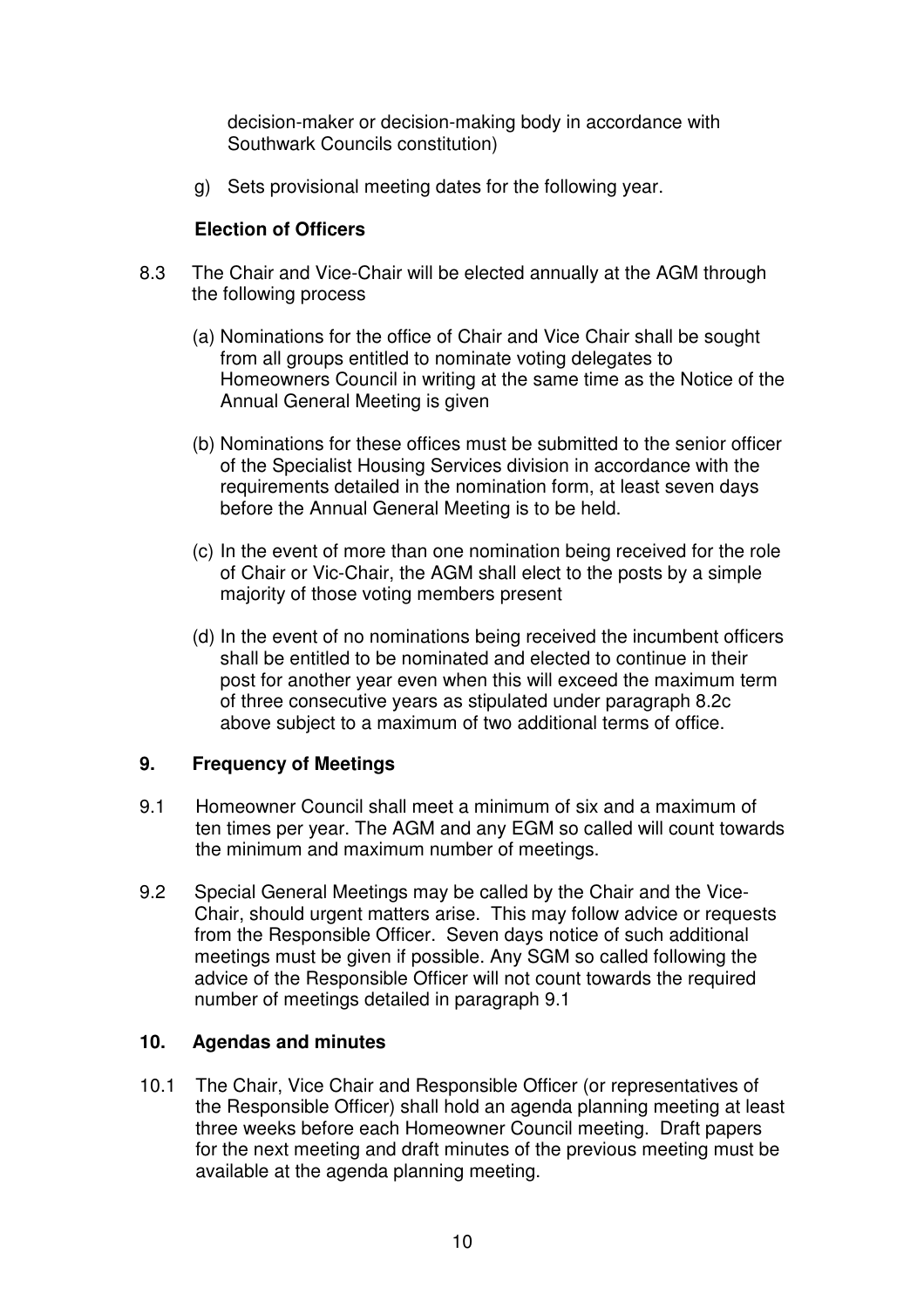- 10.2 Items will be excluded from the agenda by the Chair in consultation with the Responsible Officer, if:
	- a) Homeowner Council has no remit to consider them
	- b) They have been considered by Homeowner Council within the previous six months and there are no new developments to report.
- 10.3 The Responsible Officer will make every effort to ensure that Homeowner Council representatives and deputy representatives are sent an agenda and any supporting papers at least seven days prior to the meeting.
- 10.4 Late items will be discussed at the discretion of the Chair. If possible, late items will be distributed to representatives before the meeting. In exceptional circumstances, emergency items may be tabled at the meeting with the discretion of the chair.

## **11. Conduct**

- 11.1 The Code of Conduct detailed in paragraphs 11.2 11.4 applies to Homeowner Council's meetings, committees, sub-committees and working parties and to its elected representatives to other bodies/ working parties.
- 11.2 Code of Conduct

Everyone present at the meeting must:

- a) Treat other participants with courtesy and respect
- b) Be sensitive to the needs of those participants who are not used to speaking in public, or whose first language is not English. See also item 14.2
- c) Conduct themselves in a way that does not cause offence to others or limits in any way others' ability to participate in meetings

Unacceptable conduct includes:

- i Discriminatory or other derogatory remarks or actions
- ii Behaviour that intimidates any person present at the meeting
- iii Preventing others from expressing their views by interrupting or talking while they are speaking
- iv Failure to comply with standing orders
- v Treating Council Officers disrespectfully, either individually or as a group, when speaking to them, or about them
- vi Making personal attacks on anyone else present at the meeting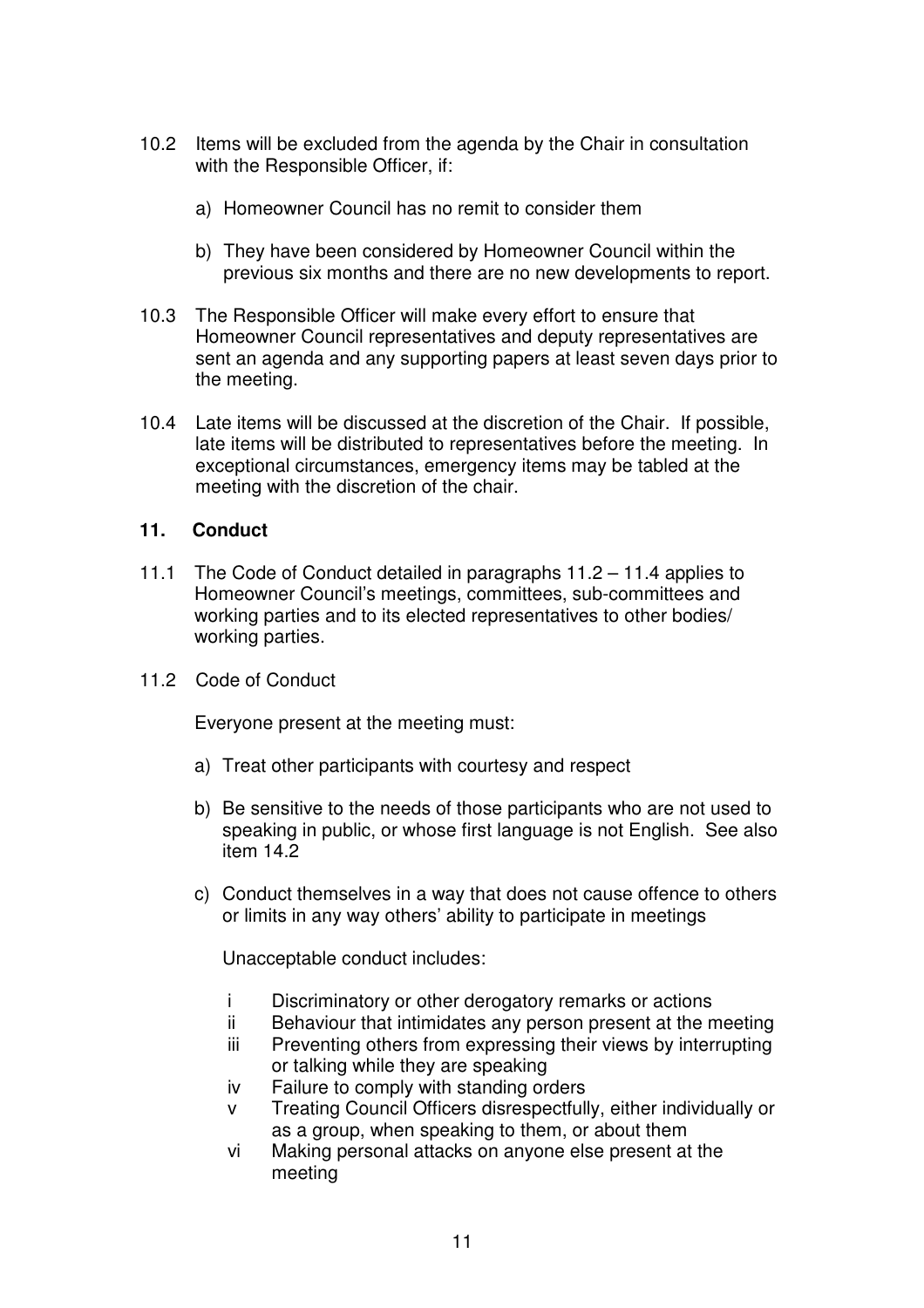- d) Only speak when called on by the Chair and speak through the Chair.
- 11.3 There will be no smoking at meetings and mobile phones are to be switched off at the start of meetings.
- 11.4 Breach of Code
	- a) Anyone present at the meeting, including observers and officers, who thinks that this code of conduct has been breached can raise it with the Chair or appropriate Council Officer either at the time or after the meeting.
	- b) The Chair, following the advice of the Responsible Officer, will decide whether the Code of Conduct has been breached. If they decide that the Code has been breached, then the Chair will point out to that person that their behaviour is not acceptable and will, if appropriate and thought necessary, inform the body or organisation that the person represents about the breach.
	- c) If the breach is of a sufficiently serious nature the Chair has the authority to instruct the offender to leave and not return for the remainder of the meeting. If the offender fails to comply, the Chair will suspend the meeting for a cooling off period. If the offender still refuses to leave, then the Chair will close the meeting.
	- d) If unacceptable behaviour persists for more than one meeting, then the Chair will put a motion to Homeowner Council to suspend the person or persons. The Chair will ensure that the relevant nominating body is notified of the suspension. The person may not participate in future meetings unless they provide a written commitment to the Chair, and the nominating body they represent, that such behaviour will not reoccur.
	- e) In the event that it is the Chair who breaches the code of conduct, then the Vice Chair shall take over the meeting and a motion to suspend the Chair for the duration of the meeting shall be proposed, and a vote taken. In the event that such behaviour persists then action under paragraph 11 (d) will apply with the written commitment being provided to the Vice Chair or the Responsible Officer

## **12. Quorum**

12.1 The quorum for Homeowner Council shall be eight voting representatives. The representatives present shall be recorded in the minutes. If there is no quorum after 30 minutes from the scheduled start time, the meeting will be adjourned. Once the meeting has commenced, it will continue even where there is no longer a quorum.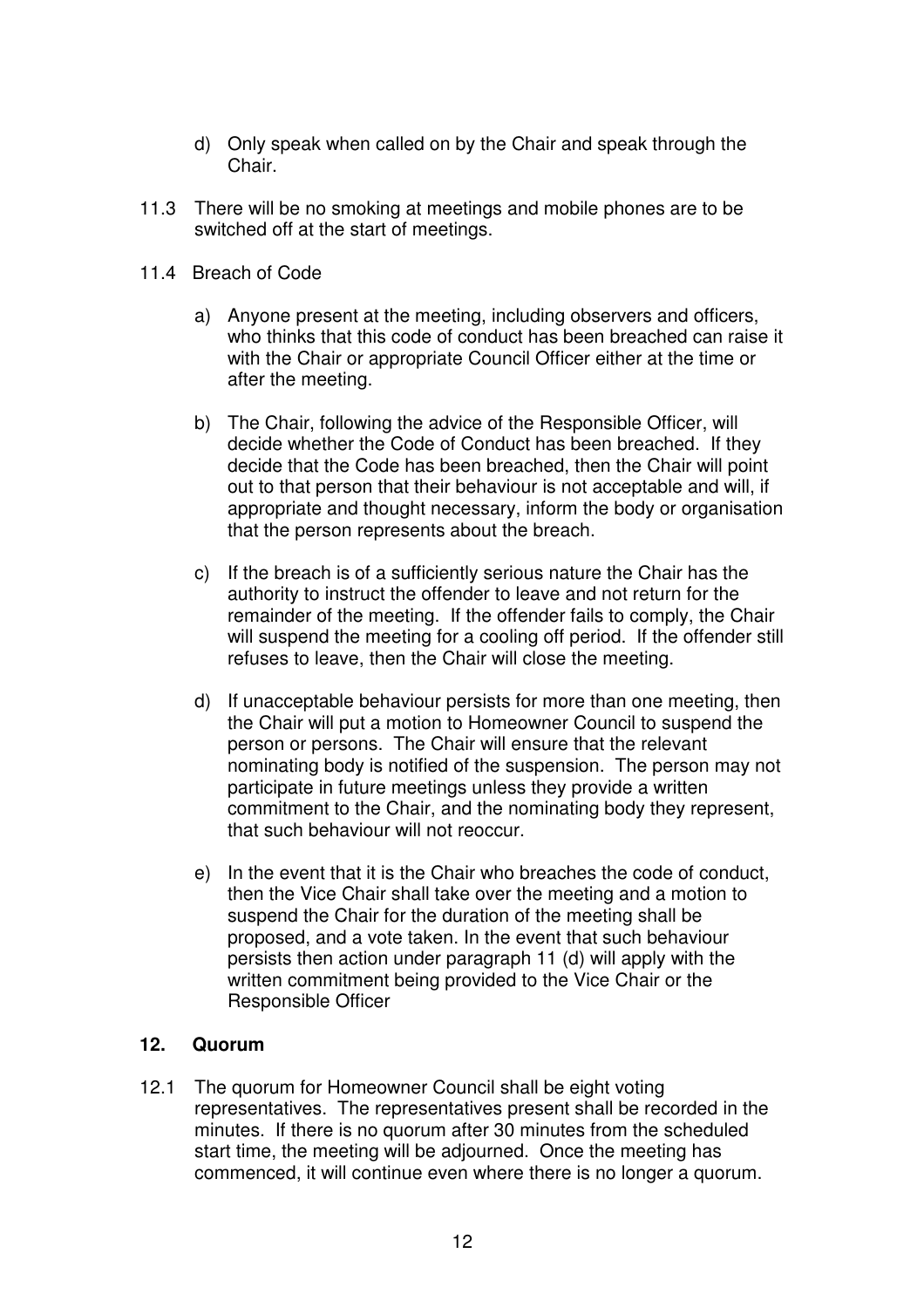- 12.2 In the event that a meeting is inquorate and adjourned, a reconvened meeting shall be held within 7 days. The number of voting attendees present in the reconvened meeting shall be the quorum for that meeting.
- 12.3 In the event of a reconvened meeting the provisions of paragraph 10.3 shall be reduced to 48 hours.

## **13. Voting and reporting back**

- 13.1 Conflict of Interest
	- a. At each meeting voting members will consider whether they have an interest (financial or otherwise) in relation to the business of that meeting that might reasonably be regarded as being significantly greater than the interests of other voting members.
	- b. Where a voting member has an interest in the business of the meeting as referred to in 13.1a they:
		- i must declare their interest at start of the meeting or immediately it becomes apparent
		- ii must not participate in any discussion on the issue except where the Chair gives permission (as with any other member of the public) in accordance with paragraph 6.4 above
		- iii must vote only in accordance with the mandate of their forum or nominating constituency on the issue.
	- c. Failure to comply with 13.1 a. and b. will be treated in the same way as a breach of the code of conduct and paragraph 11.4 (Breach of Code) will apply.
- 13.2 Where a matter has previously been discussed and voted on at Area Housing Forums, forum representatives and deputy representatives are expected to respect, and vote accordingly with, the wishes of their forum. On rare occasions, following debate, a representative may decide to vote differently. Where a representative persistently votes against the wishes of their forum, the Chair of Homeowner Council will raise this with the Chair of the relevant forum.
- 13.3 Members of Homeowner Council nominated by an Area Housing Forum must report back to their Area Housing Forums on the business of Homeowner Council and any decision taken.
- 13.4 In every case where a representative votes against the mandate of their forum, they must account for this to their forum, at the next Area Housing Forum meeting following Homeowner Council. The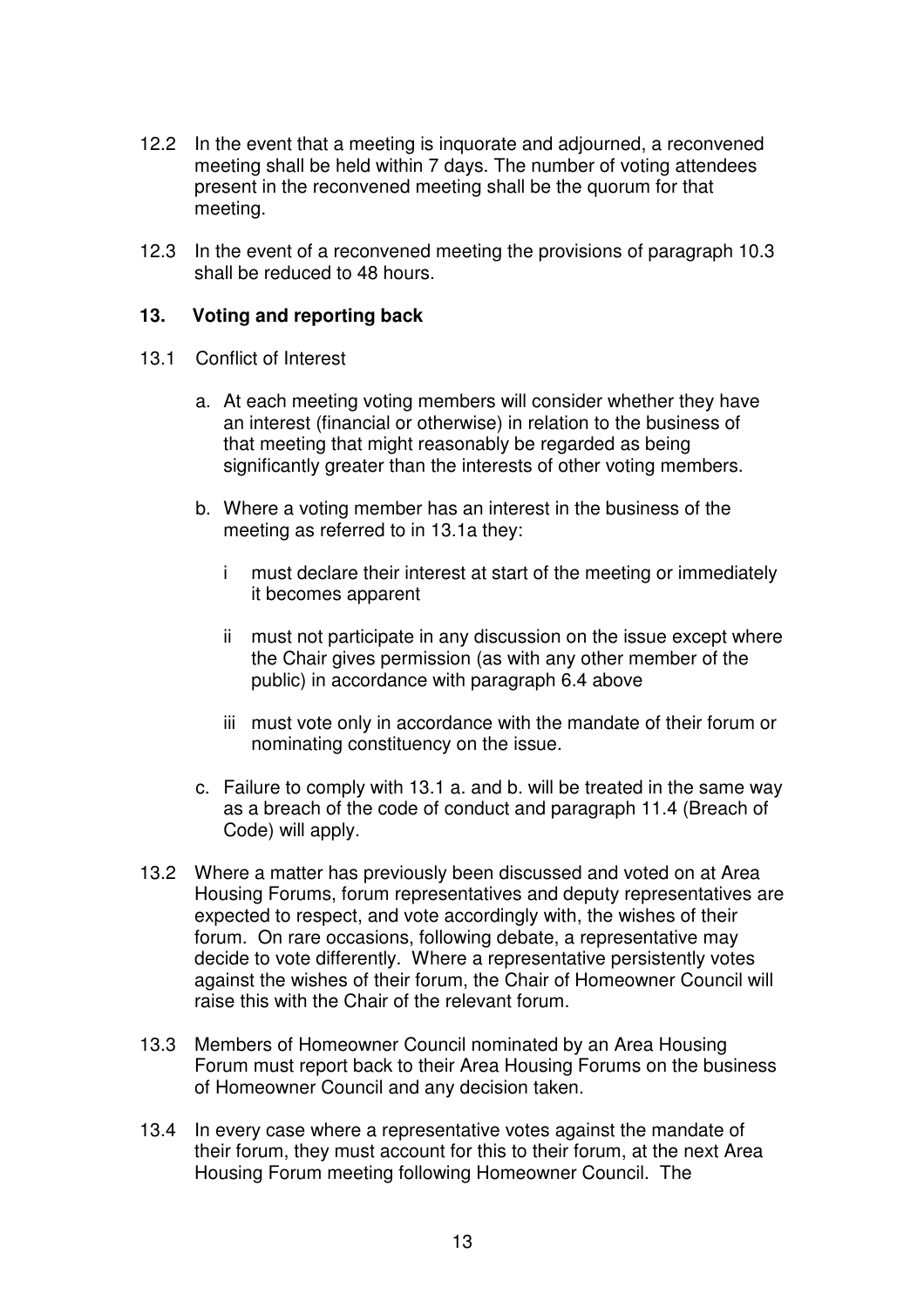Responsible Officer will send to the Area Housing Forums, a copy of the voting record of delegates at Homeowner Council to be attached to the minutes of Homeowner Council.

13.5 Homeowner Council representatives nominated to appropriate committees, sub-committees, scrutiny panels or working parties under 2.1(f) above must report back to Homeowner Council at least twice a year, with appropriate minutes and reports produced by working parties included in Homeowner Council members' meeting packs.

## **14. Administration**

- 14.1 The Responsible Officer will ensure that administrative support is provided for all meetings of Homeowner Council and, with the support of the Chair and Vice Chair, will ensure that:
	- a) Minutes are taken
	- b) The agenda and supporting papers are sent by post to all dully elected representatives, Southwark Councillors and appropriate Southwark Council officers at least seven days prior to the meeting unless the delay is unavoidable
	- c) A record of attendance for each meeting is kept which delineates between attendees making up the quorum and those observing. The record of attendance should record everyone who was at the meeting and the capacity in which they attended
	- d) A formal membership list is maintained (including deputy representatives).
	- e) Appropriate officers are informed of decisions taken
	- f) Recommendations and reports are referred to appropriate committees, forums, officers and the Cabinet Member for Housing and Deputy Leader as required
	- g) Agenda items are relevant to homeowner needs and have broad appeal
	- h) Reports are written in plain English.
- 14.2 The Responsible Officer, in conjunction with the Chair and the Vice Chair, will ensure that the full participation of disabled people in the meeting is possible. Whenever possible, Homeowner Council will meet in a room with an induction loop system. Other reasonable adjustments, such as providing papers in large print, will be made where necessary. Representatives intending to attend a meeting should give at least one week's notice of any such needs so that arrangements can be made if necessary.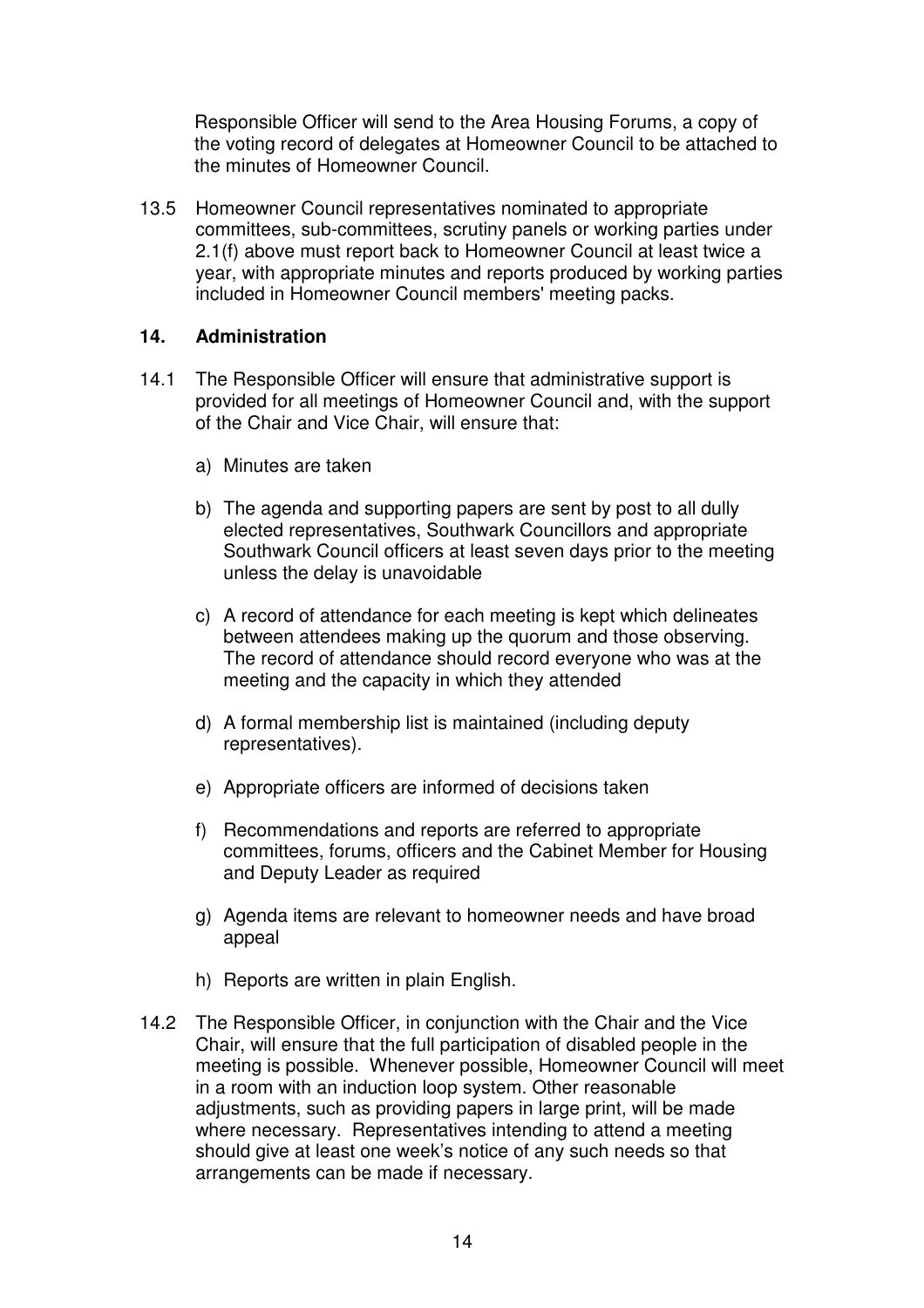On receipt of a reasonable request and with one week's notice the Responsible Officer will also arrange, for representatives or deputy representatives:

- Interpreters, signing, braille and translations
- Child care, payment for child care or provision of a Carer's Allowance
- Transport to and from the meeting.

#### 15. **Amendment of this constitution**

 Proposals for amendments to be made to this constitution can be made:

- a) At the AGM
- b) At an Extraordinary General Meeting

All such proposals for amendments must be received in writing 21 clear days before the meeting.

Amendments adopted by the Homeowner Council are not effective until ratified by the appropriate Southwark Council decision-maker or decision-making body, as advised by the responsible officer.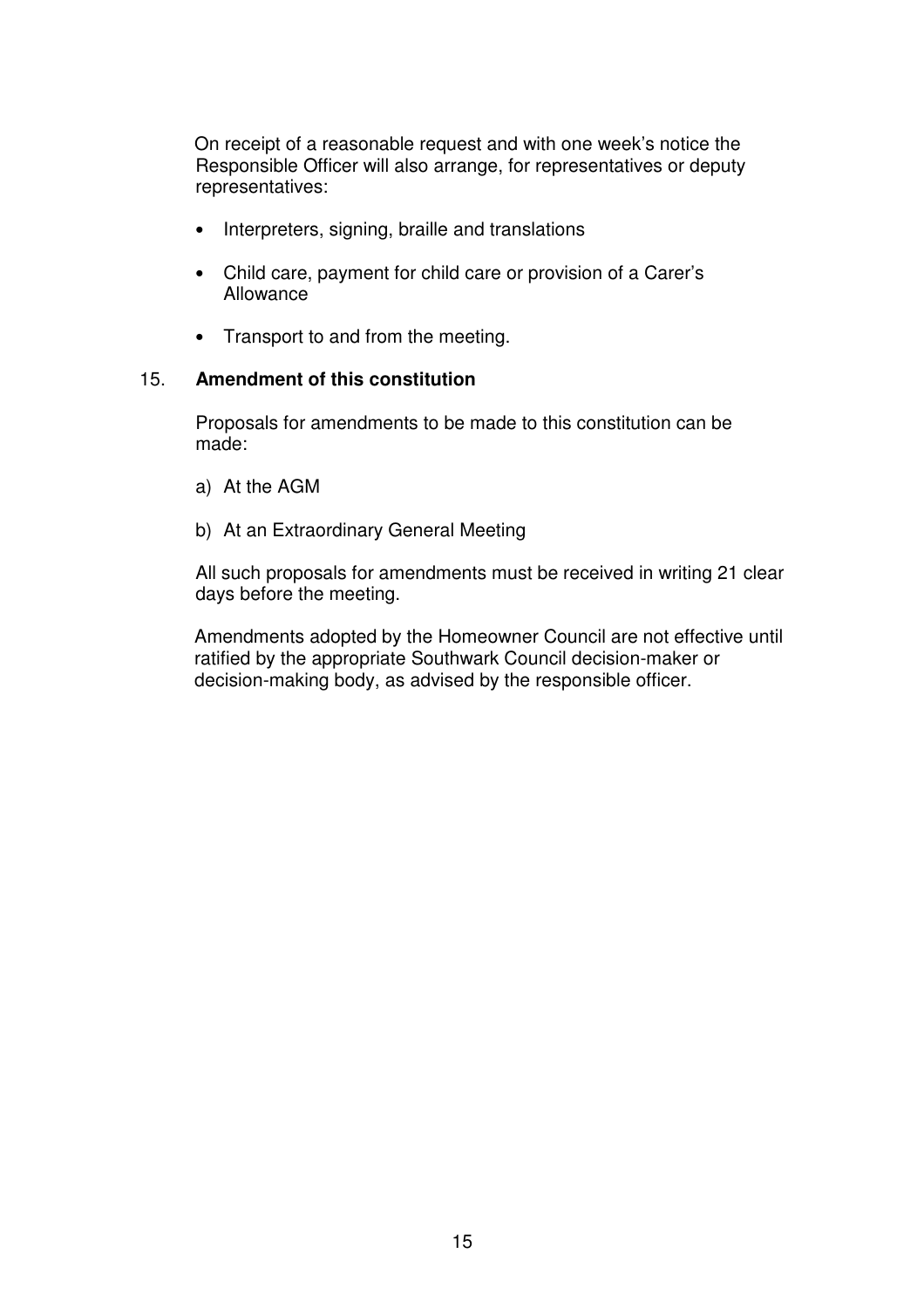# **LONDON BOROUGH OF SOUTHWARK**

# **HOMEOWNER COUNCIL CONSTITUTION**

# **Appendix 1: Homeowner Council Standing Orders**

# **1. Meeting timing**

- 1.1 Homeowner Council will agree a provisional schedule of meetings at its Annual General Meeting. The Chair and Vice Chair, following advice or requests from the Responsible Officer, may vary the provisional meeting schedule.
- 1.2 Meetings will begin at 7pm and end no later than 9.30pm. Meetings may be extended by the Chair, with the agreement of Homeowner Council, by no more than 15 minutes. Following this, the meeting must be closed by the Chair.

# **2. Chair's Powers and Rules of Debate**

- 2.1 Only one person may speak at a time. All remarks and discussion must be made through and with the permission of the Chair.
- 2.2 The Chair may:
	- i Decide the order of speakers
	- ii Limit the time that someone may speak
	- iii Limit the time spent on a particular issue
	- iv Alter the order of the agenda
	- v Require that a motion be proposed and seconded before an issue is debated
	- vi Permit discussion on an issue or report without first requiring a motion
	- vii Adjourn the meeting for a short period.

# **3. Decision Making**

- 3.1 A motion must be proposed and seconded before a decision is taken.
- 3.2 For the majority of decisions, voting will be by a show of hands. The Responsible Officer will make provision for a secret ballot to be available, should the meeting decide it is appropriate.
- 3.3 Decisions will be made by a simple majority of voting members who are present and voting at the meeting.
- 3.4 In the event that the voting is tied, the Chair of the meeting may exercise a casting vote, in addition to their normal vote.